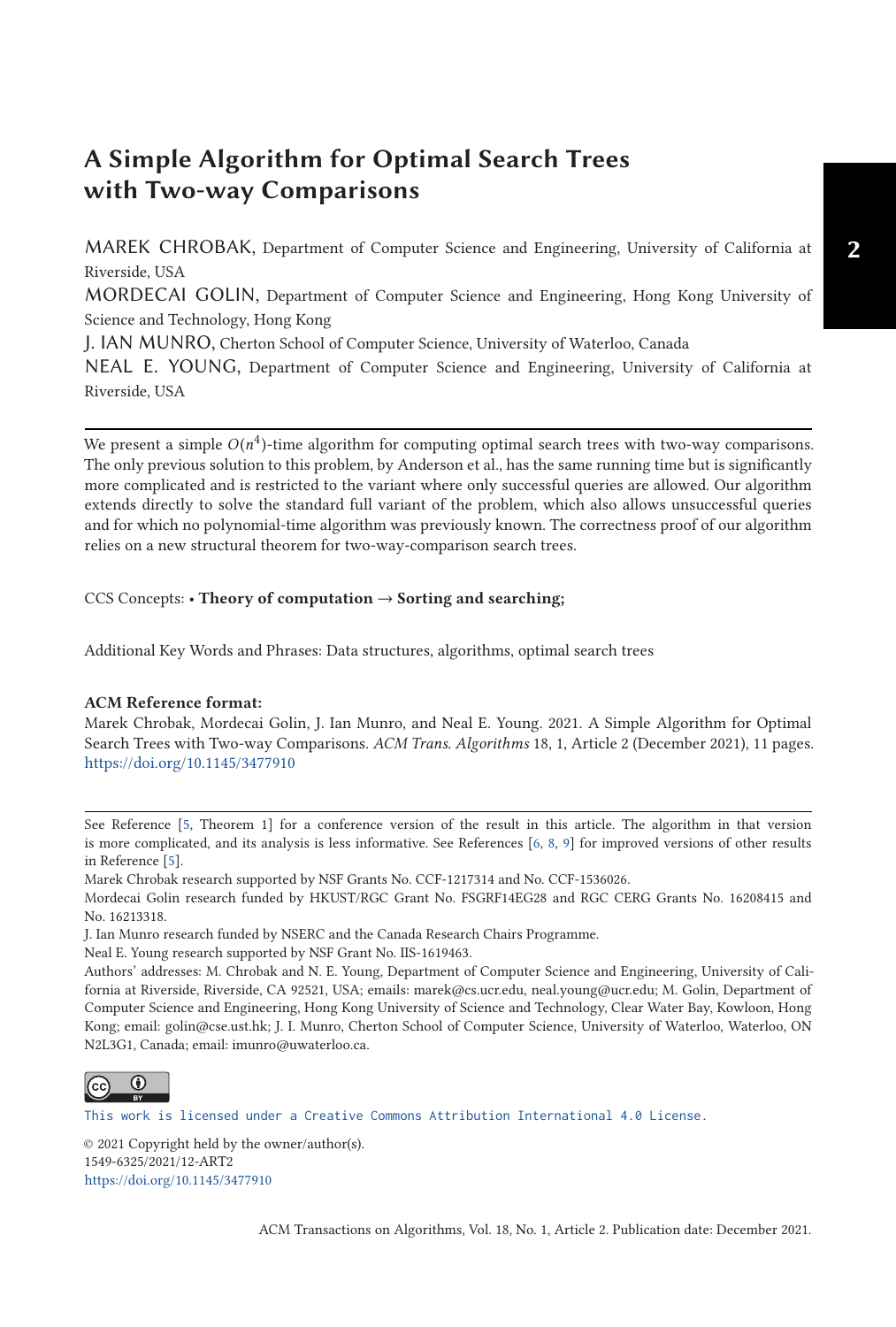# **1 INTRODUCTION**

Search trees are among the most fundamental data structures for storing and accessing data. *Static* search trees are used in applications where the set of possible queries and their frequencies are known in advance, in which case a single tree can be precomputed and used throughout the application to handle lookup queries. Such a tree is *optimal* if it minimizes the expected search cost. The problem of computing optimal search trees has been studied extensively in various forms since the 1960s. Perhaps the most famous example is Knuth's  $O(n^2)$ -time algorithm [\[19\]](#page-10-0), which is widely considered one of the gems of algorithmics and has inspired the discovery of general techniques for speeding up dynamic-programming algorithms [\[3,](#page-10-0) Section 7.1].

But most optimal-search-tree results, including Knuth's, consider only trees based on three-way comparisons [\[19\]](#page-10-0). In contrast, standard high-level programming languages implement two-way comparisons (e.g.,  $=$ ,  $\leq$ ,  $\lt$ ). As pointed out by Knuth in the second edition of *"The Art of Computer*" *Programming,*" it is desirable to understand search trees that use only two-way comparisons [\[20,](#page-10-0) Section 6.2.2, Example 33]. Yet they are still not well understood: There is only one published proof that optimal two-way-comparison trees can be computed in polynomial time, given decades after Knuth's result, in a breakthrough by Anderson et al. [\[1\]](#page-10-0), who gave an  $O(n^4)$ -time algorithm for the *successful-queries* variant, in which only searches for keys stored in the tree are supported. Their work was motivated by an application to efficient message dispatching in object-oriented programming languages, addressed earlier by Chambers and Chen [\[4\]](#page-10-0) (see also Reference [\[21\]](#page-10-0)) who provided an  $O(n^2)$ -time heuristic (non-optimal) algorithm for constructing two-way-comparison trees. Independently, Andersson [\[2\]](#page-10-0) had earlier looked at speeding up search trees by replacing three-way comparisons with two-way ones.

*Difficulties introduced by two-way comparisons.* Given a query *q*, the search for *q* in a search tree starts at the root and traces a path to a leaf, at each node comparing *q* to the node's key, then following the edge corresponding to the outcome. A *three-way* comparison has three possible outcomes: the query is less than, equal to, or greater than the node's key. In any three-way-comparison tree, the set of queries reaching any internal node *N* is an open interval between some two keys. Each subtree solves a subproblem defined by some such inter-key interval. This leads to a simple dynamic program with  $O(n^2)$  subproblems and to a simple  $O(n^3)$ -time algorithm, the derivation of which is a standard exercise [\[10,](#page-10-0) Section 15.5], [\[11,](#page-10-0) Example 6.20]. Knuth's celebrated result improves the running time to  $O(n^2)$ .

In contrast (as noted, e.g., in Reference [\[1\]](#page-10-0)), algorithms for*two-way*-comparison search trees face the following obstacle. After a few equality tests, the subproblem that remains is defined by some inter-key interval with *holes*—each hole corresponding to an earlier equality test. (For example, in tree (b) of Figure [1,](#page-2-0) the set of queries reaching node  $\langle q < 5 \rangle$  is  $[3, \infty) - \{7\}$ .) The resulting dynamic-<br>programming formulation can have  $\Theta(2^n)$  subproblems, as the query sets that can arise can contain programming formulation can have Θ(2*<sup>n</sup>* ) subproblems, as the query sets that can arise can contain any subset of the keys.

*The most-likely-key property.* To achieve their polynomial-time algorithm for two-way comparison trees, Anderson et al. circumvent this obstacle in two steps. First, using an elegant *side-weights* argument, they show that every instance has an optimal tree *T* with what we call the *most-likelykey property*:

(MLK) *In each equality-test node N in T , the test is to some key of maximum weight among keys reaching N.*

Their proof is for the successful-queries variant but extends directly to the unrestricted variant. The result implies that it suffices to consider only trees with the MLK property.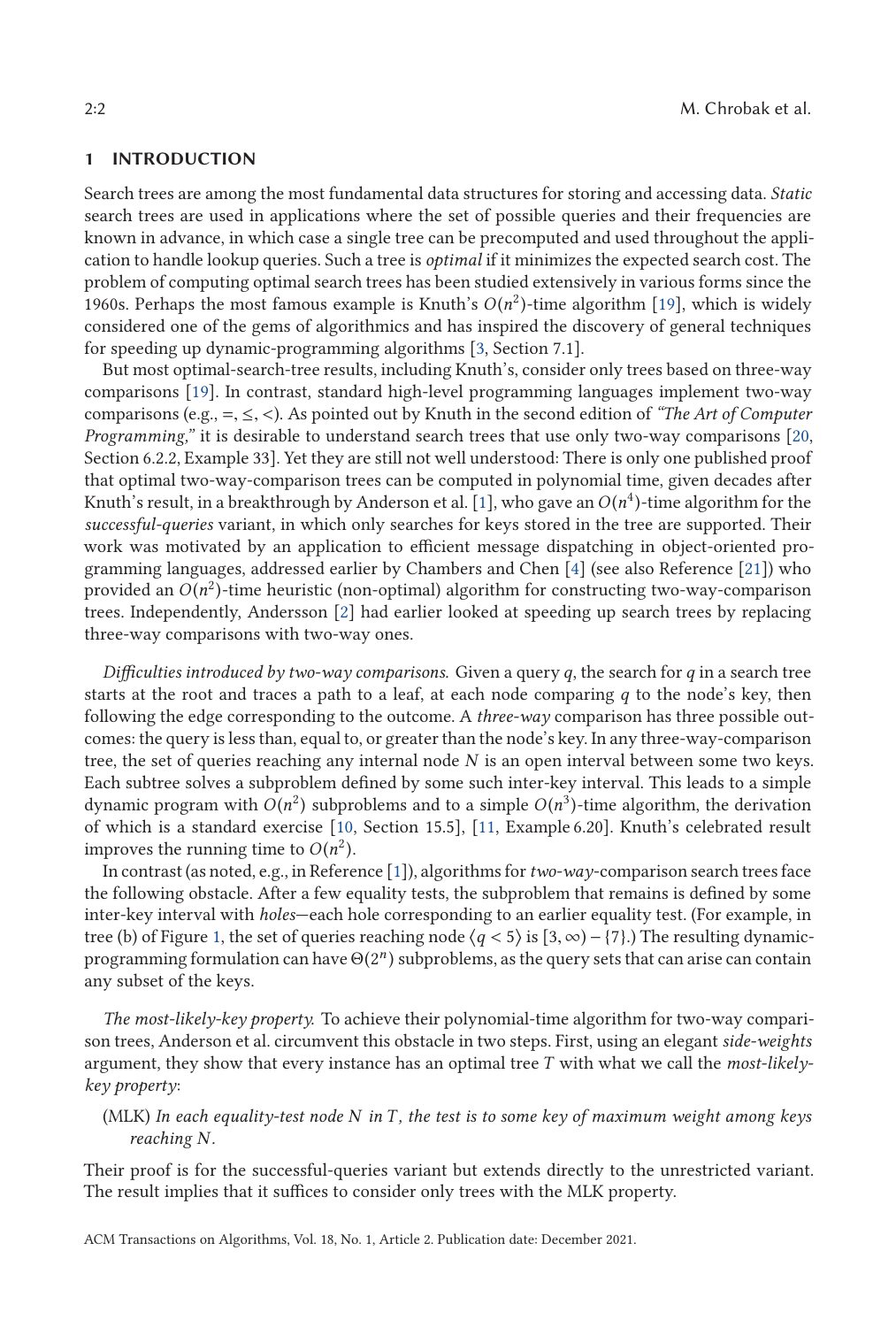# <span id="page-2-0"></span>Optimal Search Trees with Two-way Comparisons 2:3



Fig. 1. (a) A *three-way-comparison* search tree and (b) a *two-way-comparison* tree. Both trees have keys {1, <sup>3</sup>, <sup>5</sup>, <sup>7</sup>}. The number below each leaf represents its frequency. The cost of tree (a) is 2.23, the cost of tree (b) is <sup>2</sup>.8.

If all key weights are distinct, then, at any node *N* in such a tree *T* , the set of queries that reach *N* is an inter-key interval with the *g* heaviest keys removed, for some  $g \in \{0, 1, \ldots, n\}$ . There are  $O(n^3)$  such query sets (intervals with such keys removed) so this yields a dynamic program with  $O(n^3)$  subproblems, and a simple  $O(n^4)$ -time algorithm for instances with distinct weights.

When the weights are not distinct, however, the MLK property gives no guidance about how to break ties. Even in trees with the MLK property, exponentially many distinct query sets can arise, so the dynamic program still has exponential size. To work around this counter-intuitive obstacle, Anderson et al. then resort to a lengthy argument that establishes "thresholds on the frequency of an item that can occur as an equality comparison at the root of an optimal tree." This significantly complicates their analysis and their algorithm.

*New results.* Our first result is a structural theorem (Theorem [1\)](#page-5-0), which implies that there is an optimal tree with what we call the *refined MLK property*:

# (RMLK) *In each equality-test node N inT , the test is to the key k<sup>b</sup> of maximum weight among keys reaching N, breaking ties by maximizing the index b.*

Breaking ties by the index *b* (above) is for convenience, in fact any tie-breaking rule will work.

The precise statement of Theorem [1](#page-5-0) is somewhat delicate. For example, it is *not* the case that any tree with an equality test at the root can be converted into an equally good tree with an equality test to any given maximum-weight key. (See the remarks following the proof of the theorem.) But, with the correct theorem statement in hand, the proof is straightforward, by augmenting the side-weights argument of Anderson et al. with a perturbation argument.

The theorem implies that, whether or not the weights are distinct, it suffices to consider trees with the RMLK property. Restricting to such trees yields a simple dynamic program with  $O(n^3)$ subproblems, each solvable in  $O(n)$  time, yielding an  $O(n^4)$ -time algorithm (Corollary [1\)](#page-5-0). The algorithm is essentially the algorithm for distinct-weights instances, modified to break ties arbitrarily. Our formulation is simple and easy to implement—Appendix [B](#page-9-0) gives a 22-line implementation in Python. This is the first polynomial-time algorithm to be proven correct for the unrestricted variant.

*Other related work.* In 1994, Spuler [\[22,](#page-10-0) [23\]](#page-10-0) suggested an algorithm for computing optimal twoway comparison trees, based on a result by Huang et al. [\[17\]](#page-10-0) for a different type of search tree. But Huang et al.'s related result, and the recurrences underlying Spuler's proposed algorithm, are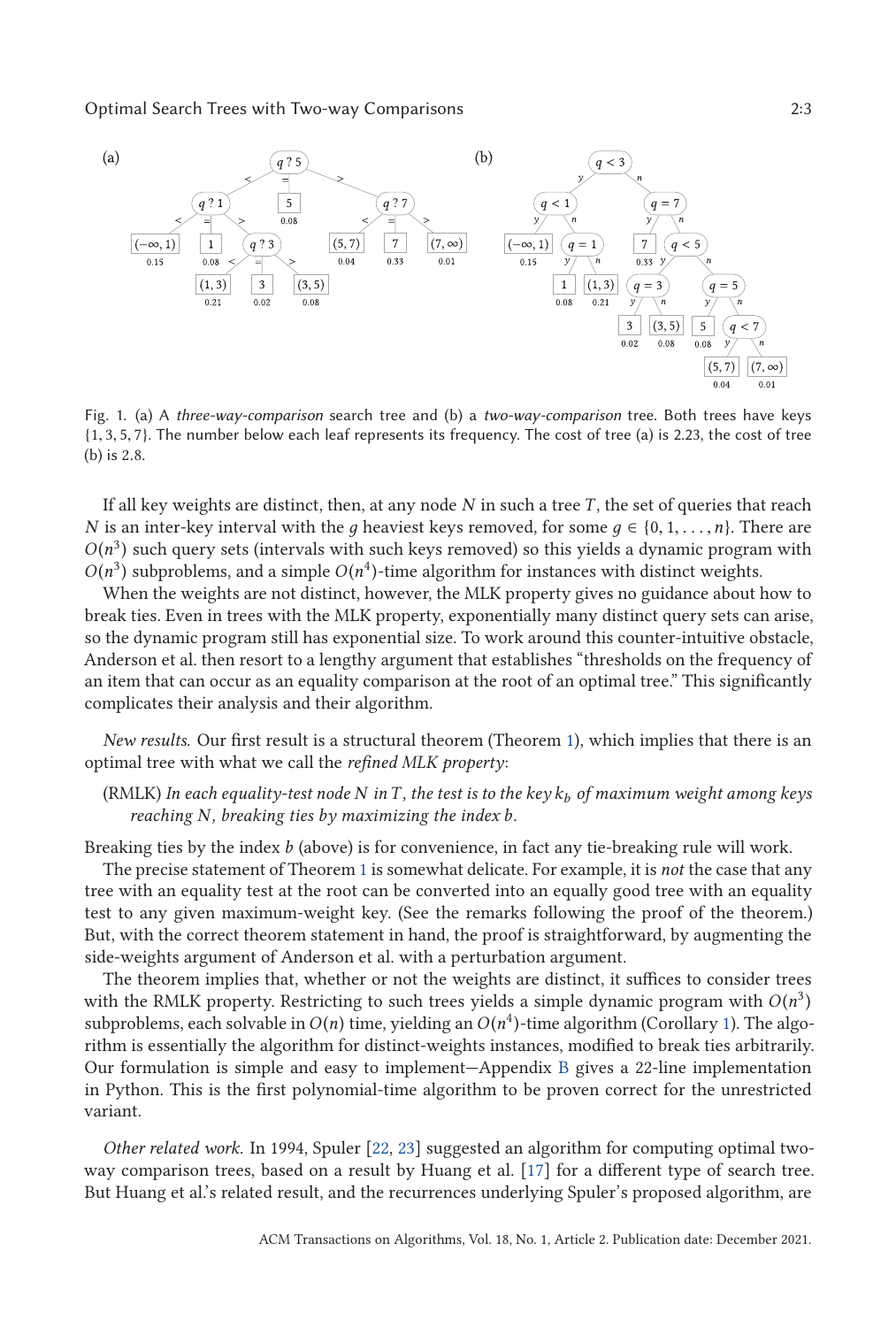<span id="page-3-0"></span>demonstrably wrong [\[8\]](#page-10-0). Independently, Spuler also conjectured that optimal trees have the MLK property, and based on that conjecture proposed an additional algorithm, without proof of correctness, running in time  $O(n^5)$ . As discussed earlier, in 2002 Anderson et al. proved the conjecture for the successful-queries variant and obtained an  $O(n^4)$ -time algorithm for it. To our knowledge, this is the only previously published proof of correctness for any polynomial-time algorithm for optimal two-way-comparison search trees, for any variant with equality tests and inequality comparisons.

The technical obstacle introduced by non-distinct weights also arises in finding optimal so-called *binary split trees:* for distinct-weight instances, an optimal binary split tree can be found in  $O(n^4)$ time, but for arbitrary instances the best bound known is  $O(n^5)$  [\[14\]](#page-10-0). For *generalized binary split trees* (see References [\[8,](#page-10-0) [17\]](#page-10-0)) no correct polynomial-time algorithm is yet known.

There are various other models for comparison-based search trees in the literature. As one example, one can consider only inequality comparisons. In trees with three-way comparisons that would correspond to giving every key weight zero (so only non-key queries have positive probability). As noted by Knuth, this model is equivalent to alphabetic coding, solved by Gilbert and Moore in  $O(n^3)$  time [\[13\]](#page-10-0), later improved to  $O(n \log n)$  time by Hu and Tucker [\[15\]](#page-10-0) and, independently, by Garsia and Wachs [\[12\]](#page-10-0). As noted by Anderson et al. this is also equivalent to finding the optimal two-way-comparison tree in the successful-queries case that only uses "<" comparisons. For more background information on different models and algorithms (including approximations) for search trees, we refer the reader to the 1997 tutorial by Nagaraj [\[21\]](#page-10-0).

*Formal problem statement.* Let  $k_1, k_2, \ldots, k_n$  denote the *n* given keys, in increasing order. Let  $\beta_b \geq 0$ , for  $b = 1, 2, \ldots, n$ , be the weight of key  $k_b$  and  $\alpha_a \geq 0$ , for  $a = 0, 1, \ldots, n$ , be the weight of interval  $(k_a, k_{a+1})$ , where for convenience  $k_0$  and  $k_{n+1}$  (which are not keys) represent  $-\infty$  and ∞. In standard applications the weights represent query frequencies or probabilities. Here each weight can be an arbitrary non-negative number.

As illustrated in Figure [1\(](#page-2-0)b), a *two-way-comparison search tree* for the instance is a rooted binary tree *T*, where each non-leaf node *N* represents a comparison  $(=$  or  $\lt)$ <sup>1</sup> to some key  $k_b$ . *T* has  $2n + 1$  leaves, *n* of which are associated one-to-one with the keys  $k_b$  and the remaining  $n + 1$  with the intervals  $(k_a, k_{a+1})$ . Given any value *q*, the search for *q* in *T* must correctly *identify q*, in the following sense. The search starts at the root and proceeds down the tree, following the edges corresponding to the outcomes of the comparisons, and it terminates either at the leaf associated with a key  $k_b$ , if  $q = k_b$ , or at the leaf associated with the interval  $(k_a, k_{a+1})$  containing q, if q is not a key.

For each node *N* in *T*, let  $T_N$  denote the subtree rooted at *N*. The *weight of subtree*  $T_N$ , denoted  $w_N$ , is the total weight of the keys  $k_b$  and intervals  $(k_a, k_{a+1})$  in the set of queries reaching *N* (these are the keys and intervals associated with the leaves of  $T_N$ ).

The *cost* of *T* is the weighted depth of its leaves, that is,

$$
cost(T) = \sum_{\ell \in leaves(T)} depth_T(\ell) \times w_{\ell} = \sum_{N \in T- leaves(T)} w_N,
$$
 (1)

where leaves(*T*) is the set of leaves in *T* and depth<sub>*T*</sub>( $\ell$ ) is the number of edges on the path from the root to  $\ell$  in *T* the root to  $\ell$  in *T*.<br>A search tree 7

A search tree *T* is called *optimal* for a given instance if it has minimum cost among all search trees for the given instance. The objective is to compute such an optimal tree.

<sup>&</sup>lt;sup>1</sup>For simplicity of presentation, we do not allow the > (or equivalently  $\leq$ ) comparison. See the discussion below.

ACM Transactions on Algorithms, Vol. 18, No. 1, Article 2. Publication date: December 2021.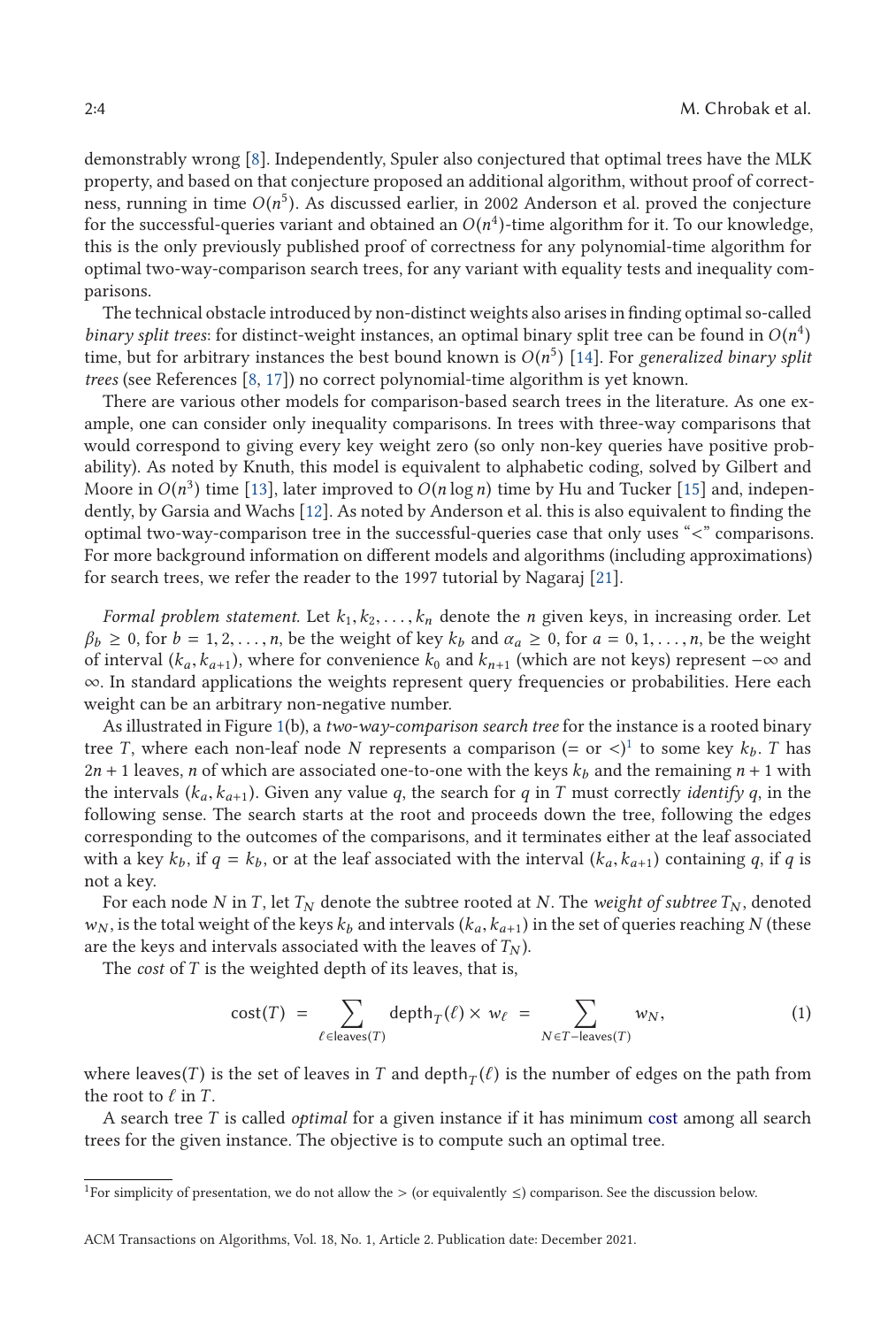

Fig. 2. Optimal two-way-comparison trees for the *successful-queries* variant (a) using only inequalities, and (b) when "="s are also permitted. Both trees have key set {1, <sup>3</sup>, <sup>5</sup>, <sup>7</sup>}. The number below each leaf represents its frequency. The cost of tree (a) is 2, the cost of tree (b) is <sup>1</sup>.11.

*The successful-queries variant.* The problem definition above is for the "full" variant, with unrestricted queries. In the *successful-queries* variant, illustrated in Figure 2, only queries to the given keys  $k_1, k_2, \ldots, k_n$  are allowed. An instance is specified by just those keys and their frequencies  $\beta_1, \beta_2, \ldots, \beta_n$ , and the problem is to find the minimum cost of any tree that handles  $S = \{k_1, \ldots, k_n\}$ . (Section 2 formally defines "handles.") While our algorithm's description in Section 2 assumes the full variant, it can be adapted directly to the successful-queries variant, retaining its running time of  $O(n^4)$ , by a straighforward modification of the dynamic program.<sup>2</sup> This adapted algorithm has the same asymptotic running time as Anderson et al.'s (who considered only the successful case), but is much simpler.

*Other comparison operators.* Similarly, for the sake of exposition, and following the model in Ref-erence [\[1\]](#page-10-0), we allow only the two comparison operators  $\{<,=\}$ . As explained later (see the end of Section 2), our algorithm and its analysis extend naturally to the model with comparison set  $\{<,\leq,=\}$ . Due to symmetries and equivalences, this is the only other set of operators of interest for the full variants of the problem (allowing unsuccessful queries) that include equality comparisons. For example, operator  $\geq$  can be replaced by operator  $\lt$  by swapping the subtrees of each node with the  $\geq$  comparison. We note, in passing, that Hu and Tucker [\[16\]](#page-10-0) have shown that the full variant with only comparison operators in  $\{<,\leq\}$  allowed can be solved in time  $O(n \log n)$  by reducing it to an instance of alphabetic coding with  $2n + 1$  keys and applying the algorithm of Hu and Tucker [\[15\]](#page-10-0).

# **2 THE DYNAMIC-PROGRAMMING ALGORITHM**

Within any tree having the RMLK property, at any node *N*, the set S of queries reaching *N* has the following form: S consists of the queries lying in some inter-key interval, minus some number of heaviest keys removed. The algorithm will solve one subproblem for each set S of this form. Next, we explicitly define these sets and their subproblems.

Fix a permutation  $k_{\pi(1)}, k_{\pi(2)}, \ldots, k_{\pi(n)}$  of the keys that orders them by nondecreasing weight, breaking ties arbitrarily. For each key  $k_{\pi(r)}$ , call *r* the *rank* of the key. A set *S* is *valid* if either (i) S is a singleton key, of the form  $S = \{k_b\}$ , or (ii) S is an inter-key interval with some largest-rank keys removed—that is, for some  $i, j \in \{0, 1, \ldots, n+1\}$  with  $i < j$ , and  $h \in \{0, 1, \ldots, n\}$ , the set S equals  $S(i, j, h)$ , defined as

$$
S(i,j,h) = [k_i,k_j) - \{k_{\pi(h+1)}, k_{\pi(h+2)}, \ldots, k_{\pi(n)}, k_0\}.
$$

<sup>2</sup>Note that the successful-queries variant is *not* a special case of the full variant, since, by definition, any search tree for this variant must contain leaves representing all inter-key intervals  $(k_a, k_{a+1})$ , even though their probabilities  $\alpha_a$  are 0.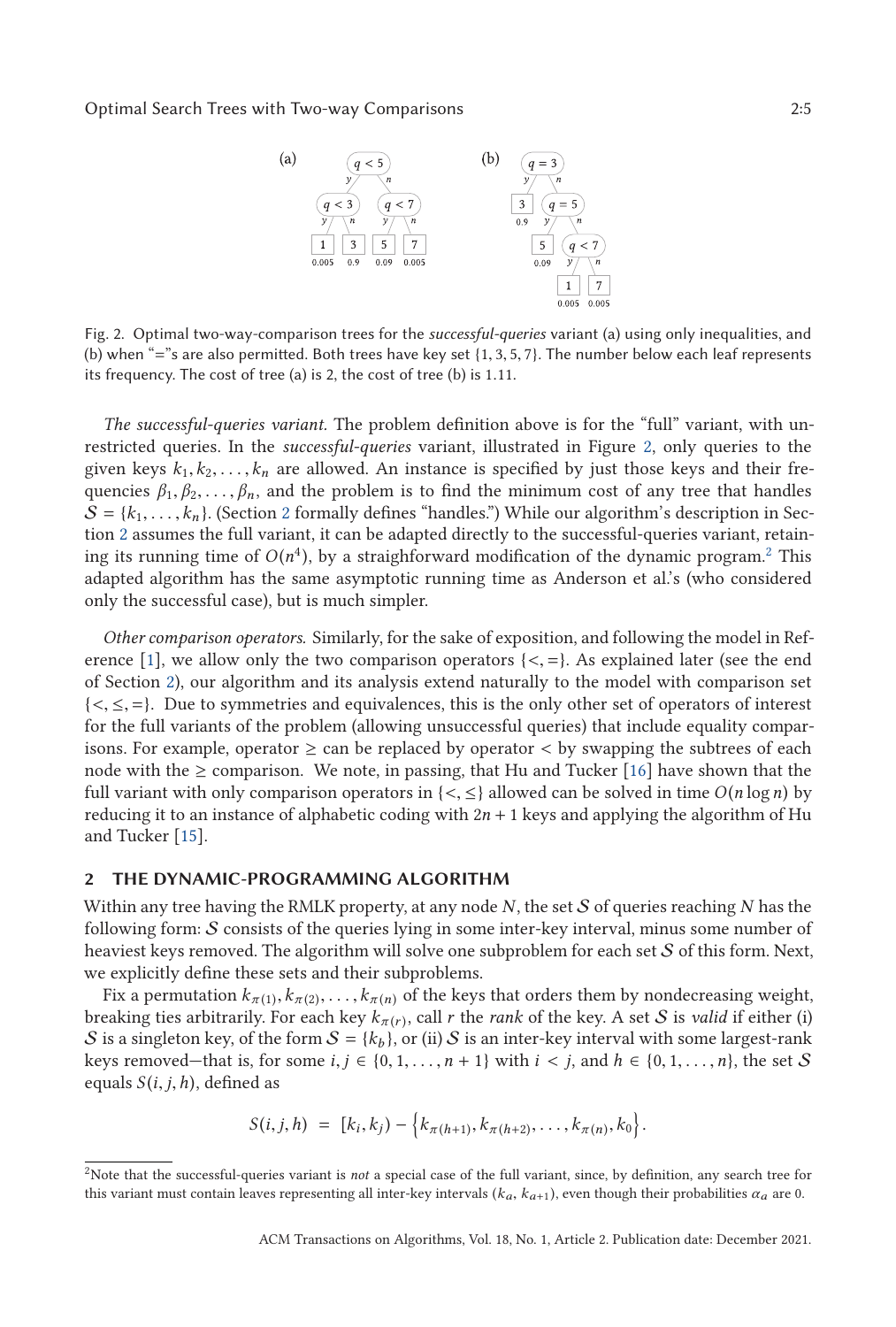(These sets are not necessarily distinct—for example, it is possible that  $S(i, j, h) = S(i, j, h')$  even<br>though say  $h \neq h'$ . Removing  $k_2$  is needed only to deal with the case when  $i = 0$ ) though, say,  $h \neq h'$ . Removing  $k_0$  is needed only to deal with the case when  $i = 0$ .)

Note that  $S(i, j, h)$  is a union of some keys and "failure" intervals  $(k_a, k_{a+1})$ . Let  $w(S(i, j, h))$ denote the total weight of these keys and intervals. Given a search tree*T* , if those keys and intervals are also the ones associated with *T*'s leaves, say that *T* handles  $S(i, j, h)$  (so, for each  $q \in S(i, j, h)$ , the tree correctly identifies *q*). Define opt(*i*, *j*,*h*) to be the minimum cost of any tree that handles  $S(i, j, h)$ . Note that  $S(0, n + 1, n) = (-\infty, +\infty)$ , so the goal is to return opt $(0, n + 1, n)$ . (If desired, then an optimal tree can also be constructed in the standard fashion.)

The algorithm computes  $opt(0, n + 1, n)$  using the following recurrence relation:

(a) If  $j = i + 1$  and  $k_i \notin S(i, j, h)$ , then  $S(i, j, h) = (k_i, k_{i+1})$  so  $opt(i, j, h) = 0$ . (b) If  $h > 0$  and  $k_{\pi(h)} \notin S(i, j, h)$ , then  $S(i, j, h) = S(i, j, h - 1)$ , so  $opt(i, j, h) = opt(i, j, h - 1)$ . (c) Else,  $opt(i, j, h) = w(S(i, j, h)) + min$ opt(*i*, *<sup>j</sup>*,*<sup>h</sup>* <sup>−</sup> <sup>1</sup>) *(if <sup>h</sup>* > <sup>0</sup>*, else* <sup>+</sup>∞*),*  $\min \{ \text{opt}(i, b, h) + \text{opt}(b, j, h) : i < b < j \}$ 

*Correctness.* For any tree *T* that handles  $S(i, j, h)$ , note that cost(*T*) is zero if *T* is a leaf, and otherwise  $cost(T) = w(S(i, j, h)) + cost(T<sub>L</sub>) + cost(T<sub>R</sub>)$ , where  $T<sub>L</sub>$  and  $T<sub>R</sub>$  are the left and right subtrees.

By inspection, the cases in the recurrence relation are exhaustive. Likewise, Cases (a) and (b) are correct. For Case (c), the two terms in the right-hand side correspond to creating a tree whose root does either (i) an equality-test with key  $k_{\pi(h)}$  (if  $h > 0$  so that  $S(i, j, h)$  contains some keys, with  $k_{\pi(h)}$  being the one of largest rank), or (ii) an inequality comparison with some key  $k_b$ . By Theorem 1 in Section 3 there is an optimal tree of this form that handles  $S(i, j, h)$ , so the recurrence is correct in Case (c). (Note that if  $j = i + 1$ , the range of the minimum in the second term is empty, and there no trees of type (ii) above. In this case, we take the minimum to be infinite, so the recurrence remains correct.)

*Running time.* The number of subproblems  $S(i, j, h)$  is  $O(n^3)$ . For each subproblem, by inspection of the recurrence,  $\text{opt}(i, j, h)$  can be computed in  $O(n)$  time. Thus, the running time is  $O(n^4)$ . This proves Corollary 1:

COROLLARY 1. *There is an*  $O(n^4)$ -time algorithm for computing optimal two-way-comparison *search trees (with unrestricted queries).*

*Extension to operators* {=, <, ≤}. The algorithm and its proof of correctness extend naturally to the model with three comparison operators,  $\{ =, <, \leq \}$ , potentially allowing lower tree costs (even for the case  $n = 1$ ). The overall principle of the algorithm remains the same, although the presence of two inequality operators introduces minor technical complications. The modified algorithm will have four types of subproblems that correspond to four types of inter-key intervals:  $(k_i, k_j)$ ,  $[k_i, k_j)$ ,  $(k_i, k_j]$ , and  $[k_i, k_j]$ , each with some number *h* of holes. In the recurrence for each type of subproblem, the minimum in Case (c) will have three choices that correspond to operators  $=$ , <, and <sup>≤</sup>. As for the correctness proof, the statement of Lemma [1](#page-6-0) needs to be modified to say in part (b) that "The root of *T* does an inequality comparison." The proofs of Lemma [1,](#page-6-0) Lemma [2,](#page-8-0) and Theorem 1 apply as presented.

### **3 STATEMENT AND PROOF OF THEOREM 1**

Fix the keys  $k_1, k_2, \ldots, k_n$  and their associated weights. Let S be any valid set, and consider the subproblem of finding a minimum-cost (two-way-comparison) tree that handles S.

Theorem 1. *Fix any key k<sup>b</sup> of largest weight among keys in* S*. Then some optimal tree T satisfies one of the following three conditions:*

ACM Transactions on Algorithms, Vol. 18, No. 1, Article 2. Publication date: December 2021.

<span id="page-5-0"></span>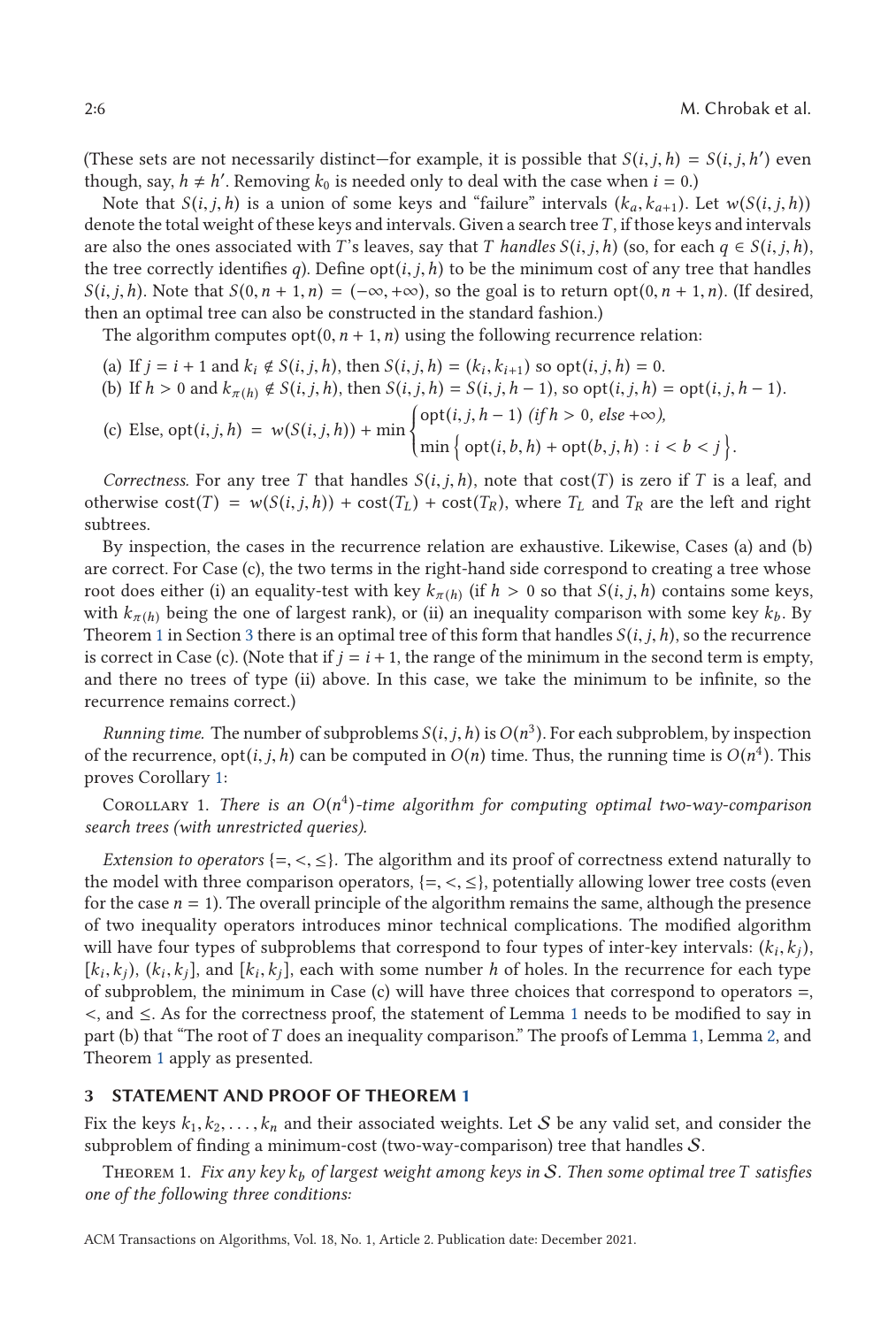<span id="page-6-0"></span>Optimal Search Trees with Two-way Comparisons 2:7

- *(i) T consists of a single leaf.*
- *(ii) The root of T does a less-than comparison.*
- *(iii)* The root of T does an equality test to  $k_b$ .

Proof. The rest of this section gives the proof. It uses the following lemma as a black box.

Lemma 1. *Some optimal tree T satisfies one of the following three conditions:*

- *(a) T consists of a single leaf.*
- *(b) The root of T does a less-than comparison.*
- *(c) The root of T does an equality test to some key k<sup>b</sup> of maximum weight among keys in* S*.*

(Anderson et al. prove essentially the same lemma (their Corollary 3), but for the successfulqueries variant. Their proof uses their side-weights technique and extends essentially unchanged to our setting. For completeness, we include the proof in Appendix [A.](#page-7-0))

The idea of the proof is to infinitesimally perturb the weights to make  $k_b$  the uniquely largest-weight key in S. Lemma 1 implies that there is a tree *T* that is optimal for the perturbed instance and has one of the Properties (a)–(c), which (given the perturbation) implies that *T* has one of the Properties (i)–(iii). The perturbation is sufficiently small so that any optimal tree (*T* , in particular) for the perturbed instance must also be optimal for the original instance. (Similar arguments have been used for other problems, such as the Minimum Spanning Tree problem, to extend algorithms for distinct-weights instances to algorithms for general instances; see, e.g., Reference [\[18,](#page-10-0) Section 4.5].) Here are the details.

For each integer  $i \geq 1$ , define a new instance with the same set of keys but with the weight of key  $k_b$  increased by 1/*i*. That is, let  $\beta_b^i = \beta_b + 1/i$  and  $\beta_a^i = \beta_a$  for all  $a \neq b$ . By Lemma 1, there is an optimal tree  $T^i$  for the modified instance such that  $T^i$  satisfies one of (a)–(c) of Lemma 1 for the modified instance, and therefore satisfies one of  $(i)$ – $(i)$ ii) of the theorem for the original instance. Let tree *T* be such that  $T = T^i$  for infinitely many *i*. (Such a *T* must exist, because the possible trees for each modified instance are the same, and there are finitely many of them.) Then *T* is a possible tree for the original instance and has one of Properties (i)–(iii), as desired. To finish, we show that *T* is optimal for the original instance.

Let *T*<sup>\*</sup> be an optimal tree for the original instance. For all *i* such that  $T = T^i$ ,

$$
\begin{aligned}\n\text{cost}(T, \beta) &= \text{cost}(T, \beta^i) - \text{depth}_T(k_b)/i & \text{by definition of } \beta_a^i \text{'s and Equation (1)} \\
&\le \text{cost}(T, \beta^i) \\
&= \text{cost}(T^i, \beta^i) & \text{because } T = T^i \text{ for this } i \\
&\le \text{cost}(T^*, \beta^i) & \text{because } T^i \text{ is optimal for } \beta_a^i \text{'s} \\
&= \text{cost}(T^*, \beta) + \text{depth}_{T^*}(k_b)/i & \text{by definition of } \beta_a^i \text{'s and Equation (1)}.\n\end{aligned}
$$

(In this derivation, arguments  $\beta$  or  $\beta^i$  in the cost function indicate which key weights are used to compute it.) This holds as  $i \to \infty$ , so  $cost(T, \beta) \leq cost(T^*, \beta)$ , and thus *T* is also optimal for the original instance.  $\Box$ 

*Remarks.* The correct statement of Theorem [1](#page-5-0) is somewhat delicate. Consider the following statement: *If there is an optimal tree whose root does an equality test, then, for any maximum-weight key k in* S*, there is an optimal tree whose root does an equality test to k.* This seemingly similar statement is false. Figure [3](#page-7-0) gives a counterexample.

In that figure, keys 1 and 2 both have maximum weight among keys reaching the right child of the root. Trees (a) and (b) are optimal. In tree (a), the right child of the root does an equality test to key 1, but no optimal subtree for that subproblem (the subproblem with valid set  $S = [1, \infty)$ ) has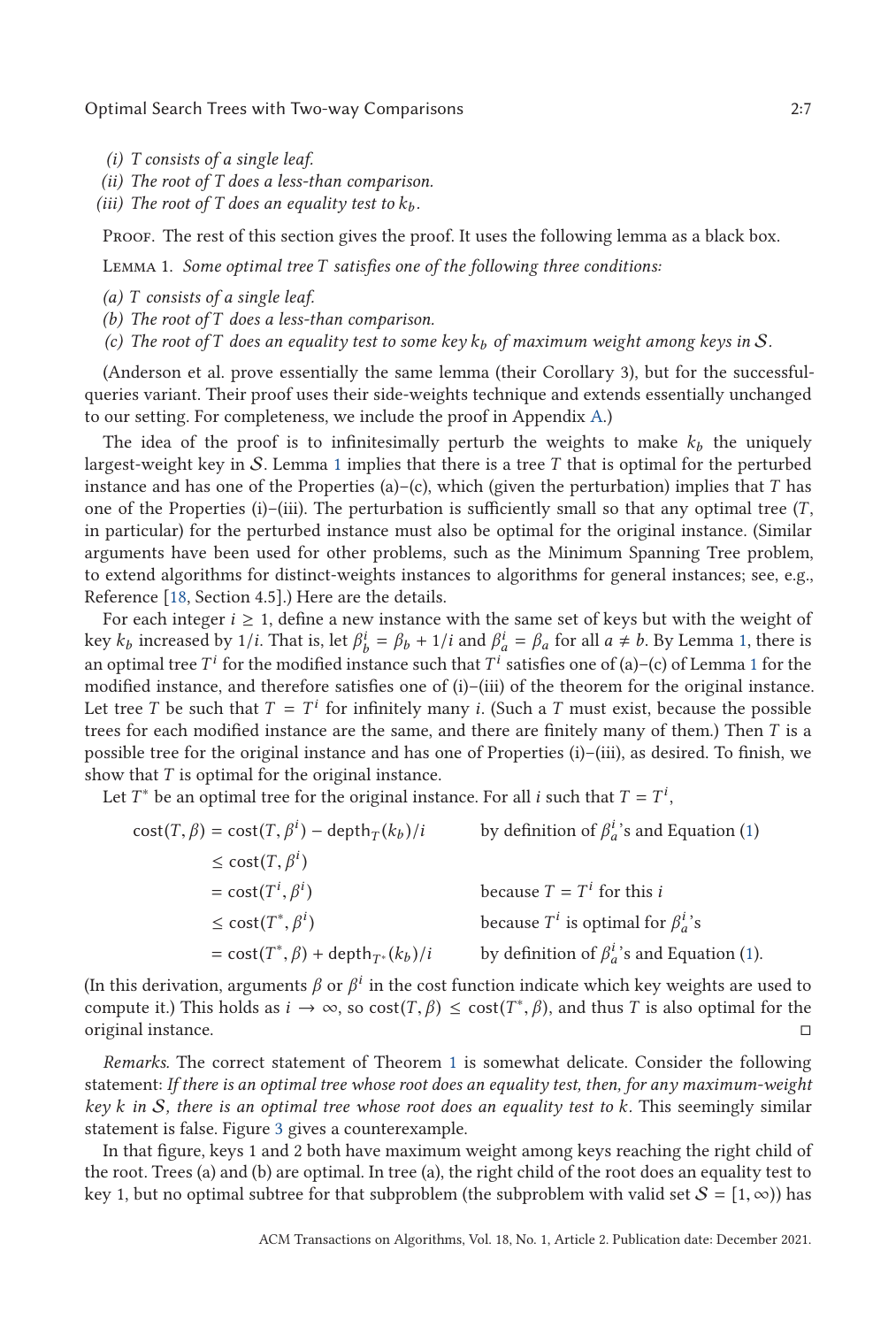<span id="page-7-0"></span>2:8 M. Chrobak et al.



Fig. 3. Trees for a full instance with <sup>K</sup> <sup>=</sup> {1, <sup>2</sup>}, (*β*1, *<sup>β</sup>*2) <sup>=</sup> (0.01, <sup>0</sup>.01) and (*α*0, *<sup>α</sup>*1, *<sup>α</sup>*2) <sup>=</sup> (0.9, <sup>0</sup>.08, <sup>0</sup>). As discussed in the remarks, the subproblem with valid set  $S = [1, \infty)$  has an optimal solution with an equality test to key 1, but none with an equality test to key 2, even though  $\beta_1 = \beta_2$ .

an equality test to key 2 at the root—tree (c) has minimum cost among trees with such a subtree. This counter-example also holds in the problem variant where all comparisons in  $\{<,\leq,=\}$  are allowed.<sup>3</sup>

The proof of Theorem [1](#page-5-0) perturbs the weights infinitesimally, giving  $k_b$  the unique largest weight and (via Lemma [1\)](#page-6-0) forcing any root equality test to be to key  $k_b$ . It then observes that, because the minimum tree cost is a continuous function of the weights, any tree that is optimal for the (infinitesimally!) perturbed instance must also be optimal for the original instance. This infinitesimal perturbation can make *all* previously optimal trees with equality tests at the root non-optimal. (For example, in Figure 3, after an infinitesimal increase in *β*2, only tree (b) would be optimal.)

The RMLK property from the introduction is a corollary of the theorem. To prove it, let *T* be the optimal tree for S, with root as specified in the theorem. Then (using induction on *n*) replace each of the two subtrees by an optimal one (for its subproblem) having the RMLK property. The resulting tree  $T'$  is also an optimal tree for  $S$ , and has the RMLK property.

In fact, there must be an optimal tree with the following stronger property. *At any node N that does an equality test, if there are d largest-weight keys in the search space reaching N, then the top d nodes on the right spine inT<sup>N</sup> do equality tests to those d keys in some order (and permuting that order arbitrarily preserves optimality).* This can be shown directly by a careful treatment of ties arising in Anderson et al.'s side-weights argument. See Corollary 2 in Appendix [B](#page-9-0) of [\[7\]](#page-10-0) for details.

# **APPENDICES**

# **A PROOF OF LEMMA [1](#page-6-0)**

This Appendix proves Lemma [1.](#page-6-0) First, we state Anderson et al.'s side-weights lemma [\[1,](#page-10-0) Lemma 2], and prove it in our setting. (The proof is identical.) Fix the keys  $k_1, k_2, \ldots, k_n$  and associated weights. Let  $S$  be any valid set and consider the problem of finding a minimum-cost tree among trees that handle S. Let *T* be any optimal tree for this problem.

<sup>&</sup>lt;sup>3</sup>For the successful-queries variant no such counter-example is possible; that is, it can be shown that if some optimal tree has an equality test at the root, then for *any* maximum-weight key there is an optimal tree that uses this key in the equality-test at the root. A proof can be found in Reference [\[7\]](#page-10-0). This stronger property, however, does not seem to have any algorithmic implications.

ACM Transactions on Algorithms, Vol. 18, No. 1, Article 2. Publication date: December 2021.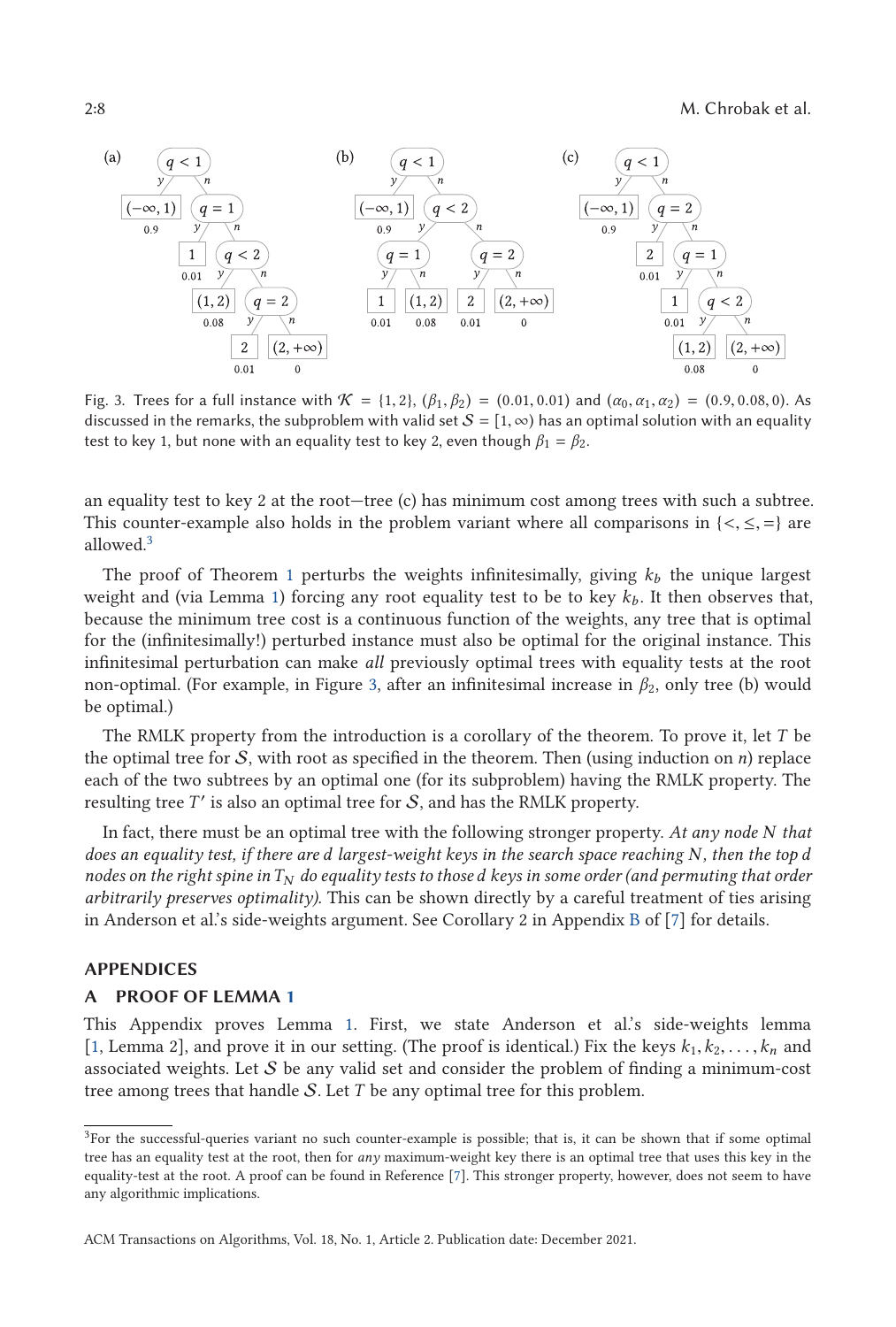<span id="page-8-0"></span>Define the *side-weight* of any node *N* in *T*, denoted sw(*N*), as follows. If *N* is a leaf, then sw(*N*) = 0. If *N* does an equality test to a key, then sw(*N*) is the weight of that key. Otherwise (*N* is an inequality-comparison node) sw( $N$ ) = min { $w_L$ ,  $w_R$ }, where *L* and *R* are *N*'s left and right children. The utility lemma states that side-weights are monotone along paths from the root:

# LEMMA 2 ([\[1,](#page-10-0) LEMMA 2]). *If P* is the parent of *N* in *T*, then  $sw(P) \ge sw(N)$ .

Proof. If *N* is a leaf, then it has side-weight 0 and the property holds, so assume that *N* is not a leaf. There are four cases according to whether at each of *P* or *N* the comparison done is an equality or an inequality. Recall that *T* is an optimal tree.

Case 1: *Both P and N are inequality comparisons.* Assume without loss of generality that *N* is the right child of *P*. Let  $T_1$  be the subtree rooted at the child of *P* that is not *N*. Let  $T_2$  and  $T_3$  be the subtrees rooted, respectively, at the left and right children of *N*. Let  $\mu_i$  denote the weight of  $T_i$ (for  $i \in \{1, 2, 3\}$ ). Then  $sw(P) = min\{\mu_1, \mu_2 + \mu_3\}$  and  $sw(N) = min\{\mu_2, \mu_3\}$ . Now do a left rotation at *P*, so that *N* takes the place of *P*, *P* becomes *N*'s left child, and *T*<sup>2</sup> becomes the right subtree of *P*. While *T*<sup>2</sup> stays at the same depth, *T*<sup>1</sup> moves down and *T*<sup>3</sup> moves up, each by one level. The increase in cost is  $\mu_1 - \mu_3$ . This must be non-negative, as *T* is optimal, so  $\mu_1 \ge \mu_3$ . This implies  $\min\{\mu_1, \mu_2 + \mu_3\} \geq \min\{\mu_2, \mu_3\}$ , that is,  $sw(P) \geq sw(N)$ .

Case 2: *Node P is an inequality comparison and N is an equality comparison.* Let *T*1, of weight, say,  $\mu_1$ , be the subtree rooted at the child of *P* that is not *N*. Let  $\mu_2$  be the weight of the left subtree, say  $T_2$ , of *N* (consisting of a leaf for the equality-test key of *N*). Let  $\mu_3$  be the weight of the right subtree, say  $T_3$  of *N*. We have  $sw(P) = min{\{\mu_1, \mu_2 + \mu_3\}}$  and  $sw(N) = \mu_2$ . Modify *T* by moving the equality test at *N* just above *P*. Tree  $T_1$  moves down one level,  $T_3$  stays at the same level, yet *T*<sub>2</sub>, of weight  $\mu_2$ , moves up one level. The net increase in cost is  $\mu_1 - \mu_2$ . Since *T* is optimal, this is non-negative, so  $\mu_1 \geq \mu_2$ . Thus,  $\min{\{\mu_1, \mu_2 + \mu_3\}} \geq \mu_2$ . That is,  $\text{sw}(P) \geq \text{sw}(N)$ .

Case 3: *Both P and N are equality comparisons.* Swap the comparisons in *P* and *N*. The increase in cost is sw(*P*) − sw(*N*). Since *T* is optimal, this is non-negative, so sw(*P*) ≥ sw(*N*).

Case 4: *Node P* is an equality comparison and N is an inequality comparison. Let  $\mu_1$  be the weight of *P*'s left-subtree  $T_1$  (consisting of a leaf for the equality-test key of *P*). Let  $T_2$  and  $T_3$  of weight  $\mu_2$  and  $\mu_3$ , respectively, be the subtrees hanging off *N*. Move the equality-test node *P* down just above the appropriate child of *N*. Then exactly one of  $T_2$  and  $T_3$  moves up while  $T_1$  moves down. The increase in cost is either  $\mu_1 - \mu_2$  or  $\mu_1 - \mu_3$ . Since *T* is optimal, the increase is non-negative, so  $\mu_1 \ge \min\{\mu_2, \mu_3\}$ . That is, sw(P)  $\ge$  sw(N).  $\Box$ 

Next is the proof of Lemma [1.](#page-6-0) The proof is essentially the same as Anderson et al.'s proof of Reference [\[1,](#page-10-0) Corollary 3], which is for successful-queries instances but extends directly to our setting.

Lemma 1. *Some optimal tree T satisfies one of the following three conditions:*

- *(a) T consists of a single leaf.*
- *(b) The root of T does a less-than comparison.*
- *(c) The root of T does an equality test to some key k<sup>b</sup> of maximum weight among keys in* S*.*

Proof. Let *T* be an optimal tree with root *N*. In the case that *N* does an inequality comparison, we are done. So assume *N* does an equality test to some key  $k_b$ , necessarily in S. Let  $k_a$  be any largest-weight key in S. The parent of the leaf for *k<sup>a</sup>* is some node *P* in *T* . First, if *P* does not do an equality test to  $k_a$ , then replace the comparison at *P* by an equality test to  $k_a$ , without otherwise changing *T* . This preserves correctness and optimality. Now, in the case that *P* is the root *N*, we are done. In the remaining case, by Lemma 2, along the path from *N* to *P*, the side-weights are non-increasing, so  $\beta_b = sw(N) \ge sw(P) = \beta_a$ , and  $k_b$  is a largest-weight key in S.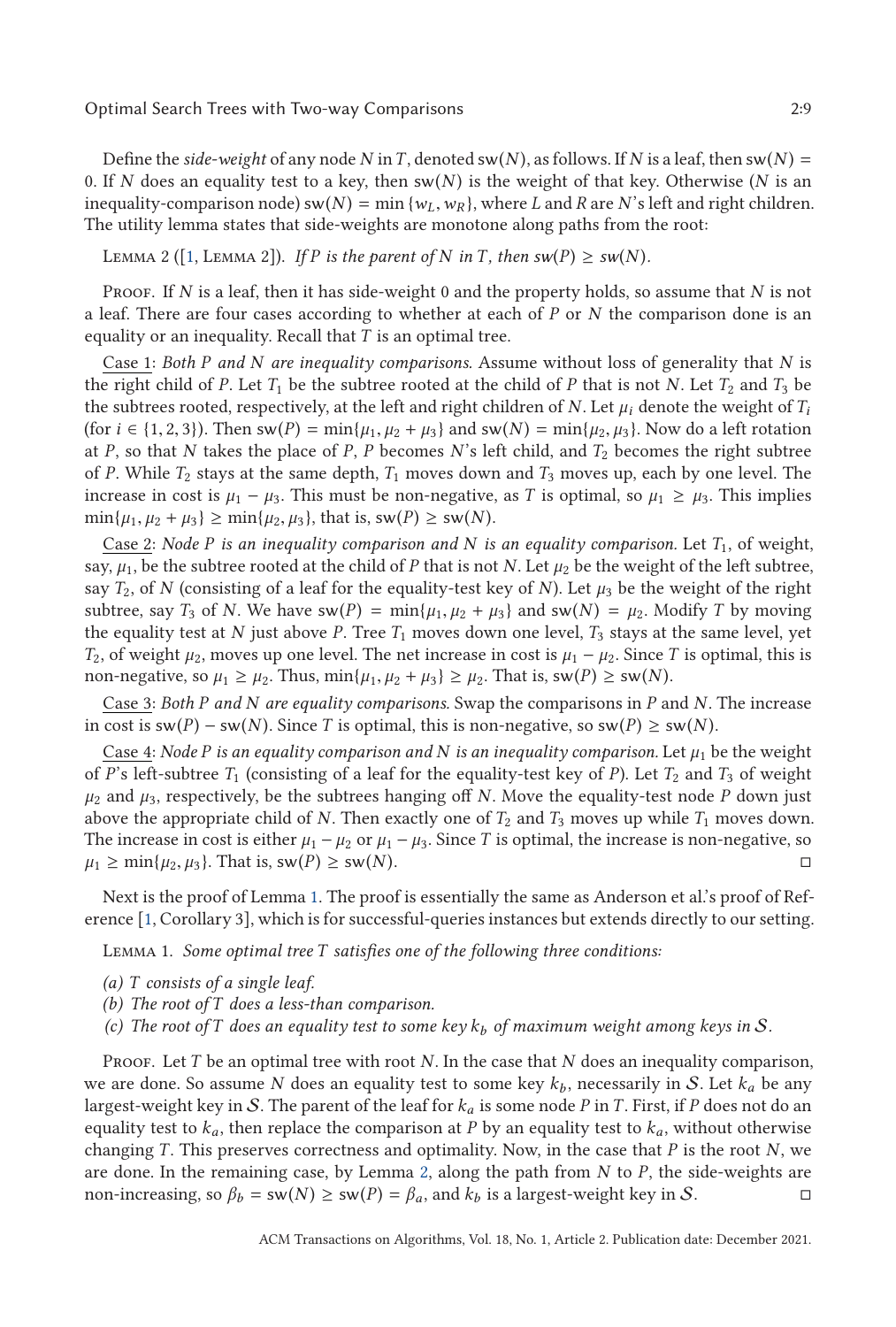```
B SOURCE CODE (PYTHON)
See Figure 4.
  #!/usr/bin/env python3.9
  from math import inf # infinity
  from functools import lru_cache
  memoize = Iru\_cache(maxsize=None)def opt_cost(K, alpha, beta):
      'Return min cost of any 2-way-comparison tree for (K, alpha, beta).'
      K_by_wt = sorted(range(1, len(K)+1), key=lambda i: beta[i-1])@memoize
      def opt(i, j, h):
          K_in_A_ijh = [b for b in K_by_wt[:h] if i \le b \le j]
          w_i ijh = sum(alpha[i:j] + [beta[k-1] for k in K_in_A_ijh])
          return (
             \theta if j == i+1 and i not in K_in_A_ijh else
             opt(i, j, h-1) if h > 0 and K_by_wt[h-1] not in K_bn_A ijh else
             w_iijh + min(
                 opt(i, j, h-1) if h > 0 else inf,
                 min(opt(i, b, h) + opt(b, j, h) for b in range(i+1, j))
                 if i+1 < j else inf
             \mathcal{L}\mathcal{E}return opt(0, len(K)+1, len(K))
  # Run the algorithm on the instance from Figure 1(b).
  K = [1, 3, 5, 7]beta = [0.08, 0.02, 0.08, 0.33]alpha = [0.15, 0.21, 0.08, 0.04, 0.01]assert opt\_cost(K, alpha, beta) == 2.8
```
Fig. 4. Python code for the algorithm for the full variant. (Technical note: the memoization decorator uses a dictionary. To achieve a truly faithful implementation, it should be replaced by a three-dimensional array.)